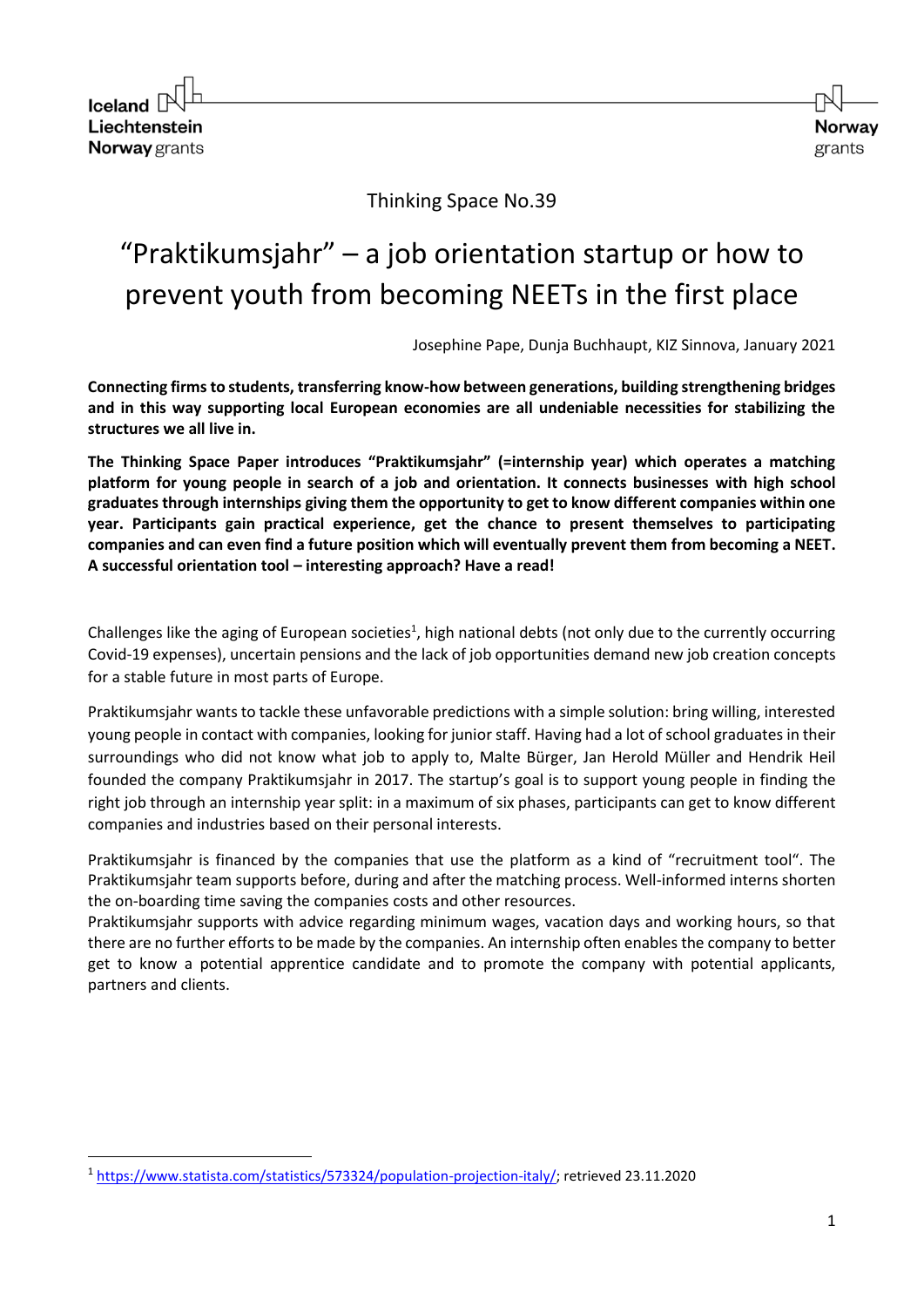## Iceland  $\Box$ Liechtenstein **Norway** grants



For "newbies" it is often very difficult to find the right position that aligns with their own interests, not knowing all options, or finding any position at all. Participating in an internship year provides an overview on possible occupational fields and functions as an orientation aid. $2$  The platform presents company profiles to get a first glance of work fields, concrete activities and the occupation offered as part of the internship.

A high school graduate has the opportunity to create an individualized online profile and will be matched with interested companies to identify suitable jobs and where to potentially start a career following the internships. An average internship lasts two months and interns have the opportunity to work for different companies during the 12-month program. To date, 108 partners in 22 different sectors<sup>3</sup> and over 800 interns

### HOW MANY YOUNG PEOPLE WERE ACCOMPANIED AND HOW WAS THEIR PATH INFLUENCED?

*There are already over 800 talents registered on our platform. During their internship year, we are in close exchange with the participants. At the end of an internship year, the decisions made and particular plans of the future are always different. However, everyone agrees on one thing. Their participation in our offering was an exciting experience and very enriching for them personally. Some interns directly started an apprenticeship at one of the companies they visited. So even if we do not always enable our talents to a well-suited job, it at the very least helps them form a very solid foundation for their decisions about the future.*

(Jan Herold Müller, Co-founder Praktikumsjahr)

#### WHAT MAKES THE PROJECT SO SUCCESSFUL?

*The idea! Our approach to try out different professions in one year and to organize in one simple platform is unique. The idea is actually unique in a lot of ways. For one, it is an amazing and straightforward solution for those still unsure about what they are looking for after they leave school. An idea is particularly successful when it creates a winwin situation. Not only graduates benefit, but also the companies, which get to know a lot of new young talents throughout their partnership with us. This way, companies can get graduates excited about the profession in general and their own prospects with a particular company. Thus, it allows them to efficiently discover potential new trainees. In addition, the general public is aware of this particular social issue, therefore our simple solution is very easy to follow and comprehend.*

(Malte Bürger, Co-founder Praktikumsjahr)

#### are already part of Praktikumsjahr.

All that is needed from the applicant's side is a registration on the platform (including details, certificates, occupational fields of interest and a motivation letter). Afterwards, a call with the team of Praktikumsjahr explaining details is set up, followed by the search for the fitting firms.

After an interview, an internship contract is sent out stating the time and the position of the internship. Whenever the first internship starts, all following

<sup>&</sup>lt;sup>2</sup> [https://praktikumsjahr.de/;](https://praktikumsjahr.de/) retrieved 23.11.2020

<sup>&</sup>lt;sup>3</sup> Sectors already covered are: construction, beauty/design, pharma, IT, electronics, gastronomy/hotel, wood, agriculture/gardening, food&beverage, machinery, media/marketing, medicine/health, metal, care, interior design, social, taxation&law, technical offices, transport/logistics, sales, insurances/consultancies, administration&finance.